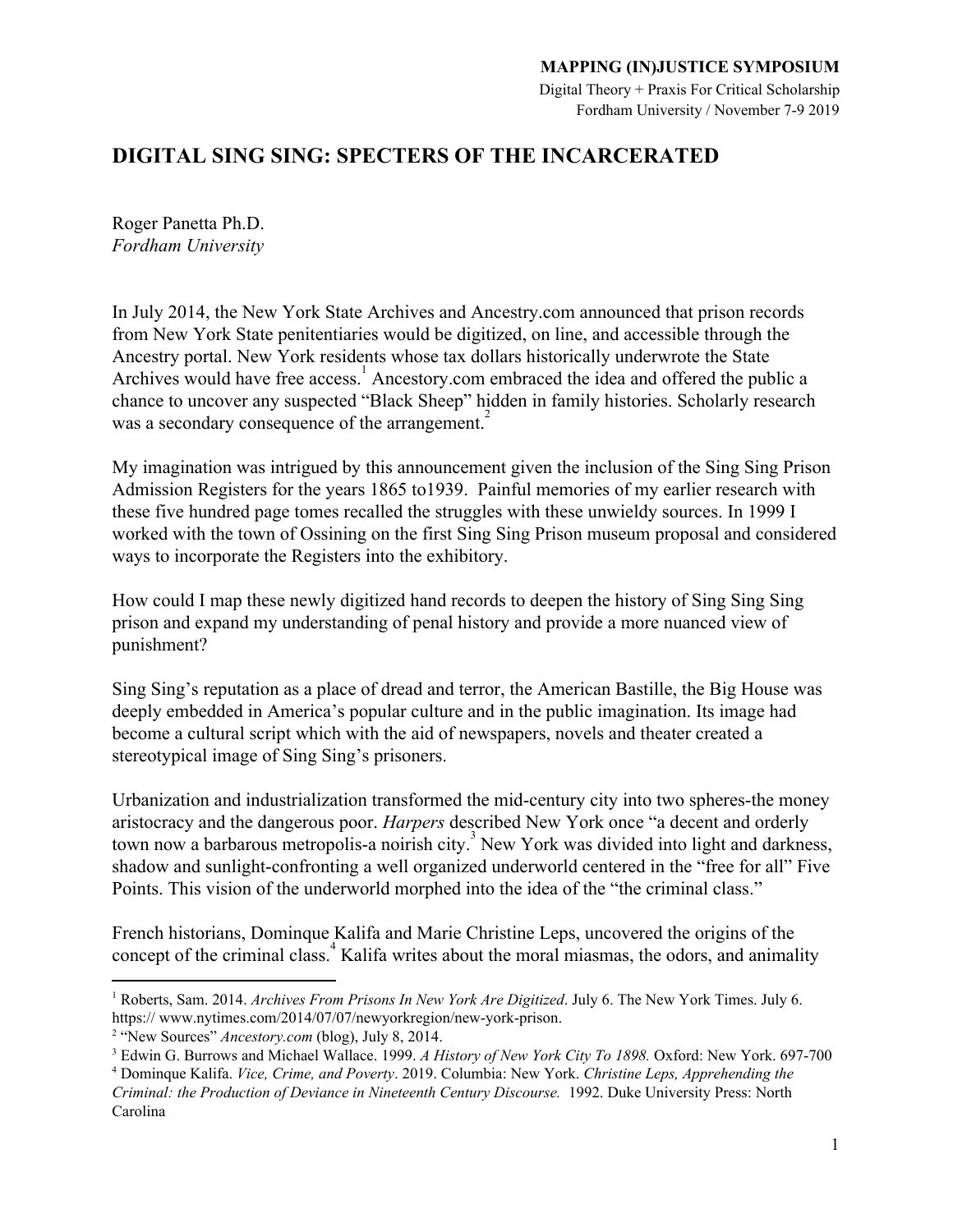Digital Theory + Praxis For Critical Scholarship Fordham University / November 7-9 2019

terms used to describe the underworld of the "dangerous class." Leps describes the production of deviance through the popular media and how the emerging discourse quickly became hegemonic. The development of the concept of the criminal class was an essential element in the new science of criminology and the construction of the criminal type.<sup>5</sup>

Postmodern notions of historical scholarship challenged the archive's claim as a source for an absolute truth. Archivists had long resisted theoretical exploration of their role as keepers of the records and arbiters of historical truth. A recent re-evaluation of the place of the archive has not only provided a critique of their practice but offered new approaches.

The archive has been described as a memory palace or storage temple serving the disciplinary needs of the state. <sup>o</sup> Originating in the bureaucratic impulses of the modern state they provide tools for maintaining the social order. These monuments to the past were conceived as fixed and part of the process of forgetting. James O'Toole's 1993 suggestion, that the archive might instead serve as a symbolic function and he suggested we distinguish between record-making and the subject of the record fell on deaf ears.

Digitization of the Archives proved a catalyst for reevaluating these sources as interactive and a fluid part of the public sphere. $\degree$  The new digital tools were indispensable to the mining of knowledge and the peeling away of the source.<sup>9</sup> Digital archives were by their nature always becoming, generating new stories as they are activated and reimagined by their users. They introduced us to those marginal groups who had been silenced but could now speak through the archives.

These recoverable fragments of knowledge provide elements of a biographical narrative.<sup>11</sup> Traces of individual lives encouraged researchers to speculate which in turn enabled the ghosts of the archive to speak. They were indeed phantoms of remembrance. As Derrida concluded "We must speak to the ghost."<sup>12</sup>

<sup>&</sup>lt;sup>5</sup> Audrey Herschel, Review of "Apprehending the Criminal: The Production of Deviance in Nineteenth Century Discourse." Victorian Review. 1994 20: 86-89

<sup>6</sup> Eric Ketelaar. 2002. "Archival Temples, Archival Prisons: Modes of Power and Production." Archival Science 2: 233

Knut Ove Eliassen. "Archives of Michel Foucault" Academia

<sup>7</sup> James M. O'Toole. 1993. "The Symbolic Significance of Archives." American Archivist 56: 234-255

<sup>8</sup> Eric Ketelaar, 2003. "Being Digital in People's Archives." Archives and Manuscripts 31: 8-9

<sup>9</sup> Greengrass, Mark. and Hughes, Lorna Hughes. 2017. *The Virtual Representation of the Past*. London: Routledge. 66

Ketelaar. 2002. "Being Digital" 8-22

<sup>&</sup>lt;sup>10</sup> Eric Ketelaar. 2012. "Cultivating Archives: Meanings and Identities." Archival Science 12: 19-33.

<sup>11</sup> Greengrass, Mark. and Hughes, Lorna Hughes. 2017. *The Virtual Representation of the Past.* London: Routledge. 90

<sup>&</sup>lt;sup>12</sup> Nesmith, Tom. 1999. "Still Fuzzy, But More Accurate: Some Thoughts on the 'Ghosts' of Archival Theory." [Archivaria](https://archivaria.ca/index.php/archivaria/issue/view/424) 47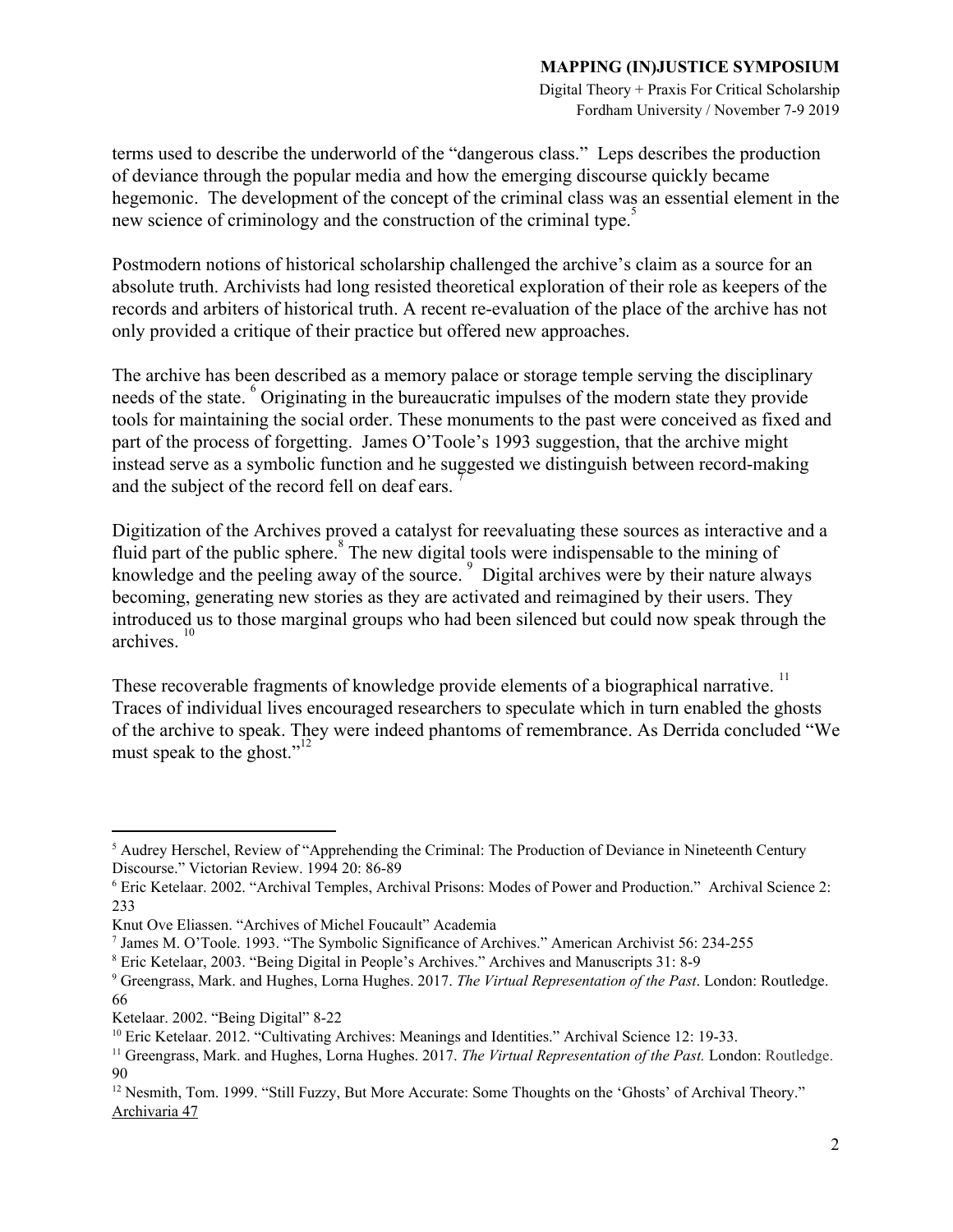Digital Theory + Praxis For Critical Scholarship Fordham University / November 7-9 2019

In 2003 the Old Bailey Proceedings of London's Central Criminal Court from 1674 to 1913, which contained detailed accounts of 197,000 trials, was digitized and provided open access. Early users, like myself, were overwhelmed and uncertain about utilizing this big data-the "dark matter of bureaucracy."<sup>14</sup> Navigating the collection was cumbersome and required a good deal of experience to ferret out connections and locate allied sources. A group of British historians created the "Digital Panopticon Project" to enhance the Old Bailey records and link them to other digital collections creating a user friendly interface supported by a series of electronic finding aids.<sup>15</sup> It has attracted large numbers of academic researchers and public users providing them with an "important new way to do history."<sup>16</sup>

The principal investigator, criminologist Barry Godfrey of of Liverpool University, developed the Digital Panopticon Project as a pathway to "uncover and recover" the personal histories of the disposed and powerless-the lives of the "ruined." He imagined the interest in "ruined lust" and ruined lives sharing a common sensibility, an idea that resonates with me given my preoccupation with Sing Sing's old cellblock, a verifiable ruin, and its thousands of nineteenth century occupants. Godfrey detects a common "redemptive impulse" which links the two spheres and seeks to recover ruined lives.

Digital research, according to Godfrey, changes biographical work and creates a more liquid approach-more play for the imagination. Decaying carceral institutions are a portal into the past and provide the traces of the ruined lives-the specters of Sing Sing. Historian have in the works of E. P. Thompson a chance to rescue these lives from the "enormous condescension of posterity."<sup>18</sup> Godfrey encourages us to to use the whole life biographical approach with its empathy for the subject, incorporating events, and social and economic policies that are the context for these stories.

Digital Panopticon has in addition to its own digital projects, partnered with dozens of commercial and non-profit organizations, creating a kind of semantic web linking individual records in remarkable user friendly navigation. The project has provided introductions to biometrics, the ethics of digital data, how to read an Old Bailey trial, record keeping and

<sup>13</sup> www.oldbaileyonline.org

<sup>&</sup>lt;sup>14</sup> Sarah Blakslee. 2014. "Computing Crime and Punishment." New York Times, June 17. https://go-gale-com.avoserv2.library.library.fordham.edu/ps/retrieve.doc

<sup>&</sup>lt;sup>15</sup> www.digitalpanopticon.

<sup>16</sup> Blakeslee

<sup>&</sup>lt;sup>17</sup> Godfrey, Barry. "Liquid Crime History: Digital Entrepreneurs and the Industrial Production of Ruined Lives" in *Liquid Criminology Doing Imaginative Criminological Research*, edited by Michael Hviid Jacobsen and Sandra Walklate. 2016. New York and London: Routledge. 140-156.  $18$  Ibid.

The concept of liquid criminology derives from Zygmunt Bauman's *Liquid Modernity* which argues that change is the only permanent fact and we face a world of inclined to constant transformation.  $19$  Ibid.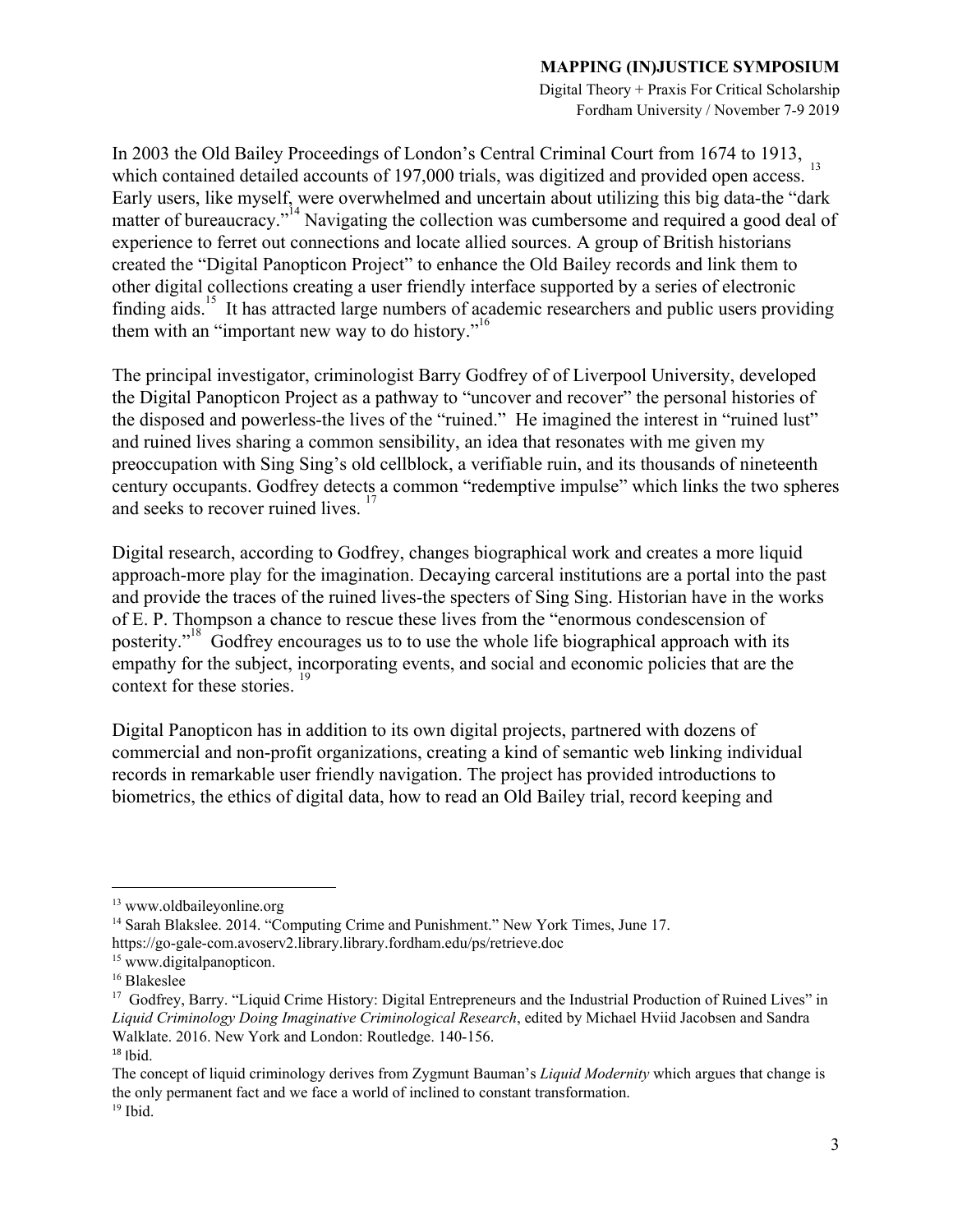Digital Theory + Praxis For Critical Scholarship Fordham University / November 7-9 2019

reconstructed dozens of "ruined lives." The last effort led to the publication of biographies one hundred prisoners. $20$ 

New Arrivals at Sing Sing were processed on their first day with a bath, a physical examination, a haircut, a uniform and interviewed by the keeper/clerk who recorded their responses to a set of standard questions in a large leather and cloth ledger measuring 14 x 9. These annual volumes provided the statistical backbone for the annual report of the agent/warden/superintendent and were incorporated into the State's official prison records. Eventually the annual volumes made their way to the State Archives until digitization provided an democratic access.

I felt drawn to explore more deeply, not bounded by the archive's hours, the watchful eyes of the archivist, or the outsized 149 volumes. The digital format, with easy private access, encouraged imaginative wandering through thousands of entries. I was introduced to a broad unfiltered sampling of New York's incarcerated and over time felt their digital specters. I lingered over the meager facts of their lives provided by the Registers as I struggled to humanize the data and reconstruct their individual identities which had been subsumed under the category of the criminal class. The effort to map this "big data"-not an uncommon predicament in criminal justice history-was complicated by the limitation of the search by name only. Unlike the Old Bailey records that found a home in the Digital Panopticon the registers stand alone a by-product or their genealogical focus.

For 150 years the format of the registers remained consistent, shaped initially by the the needs of prison administrators and state government. A critical review of the categories reveals much about theories of criminality and the hierarchy of causes. We can see in this mid-century entry the following items: Date of admission Alias County Received Age Place of birth Marital and family status Complexion Height, Weight Hair and eye color Scars and Tattoos Literacy -read and write Education Language Religion Habits-temperance, drinking smoking **Occupation** 

<sup>20</sup> Helen Johnston, Barry Godfrey, and David J. Cox. *Victorian Convicts 100 Criminal Lives*. 2016. Pen and Sword Books: Barnsley, South Yorkshire.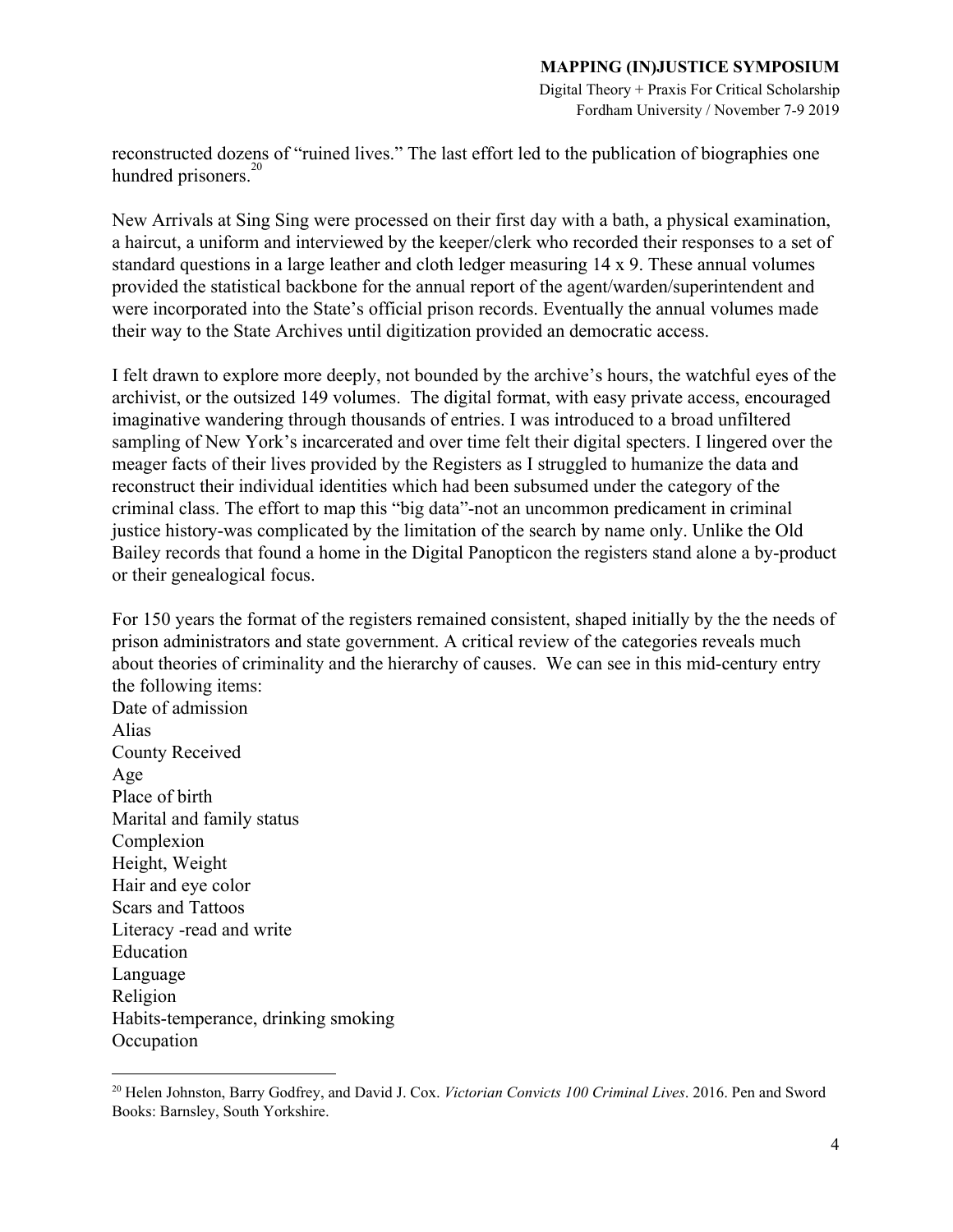Digital Theory + Praxis For Critical Scholarship Fordham University / November 7-9 2019

Date of conviction Sentence and judge

These formats were prefigured in 1797 at Newgate, Sing Sing's New York City predecessor, where the number of categories was smaller and the format more tabular. One line entries included nativity, age, occupation, abode, crime, complexion, hair, stature, marks, conviction sentence date. Here the primary use for the entry is identification. Note the early listing for marks, a durable concern through the next century and a potential link between the body and crime.

In the 1865 Sing Sing entry for Thomas Carroll, note the clear script, specification of residence, details of facial scars and tattoos, and the addition of religion and temperance the last two items key elements in nineteenth century theories of criminal behavior. The by-product here was a better understanding of the causes of crime and not just control or punishment.<sup>21</sup> We see In the Sing Sing Registers the use of the narrative form-a kind of story telling. How is this significant and in what ways does it constitute a frame for a fuller biography?

For the sake of comparison I have included a late nineteenth century entry which has been standardized with printed items at the top and narratives at the bottom the latter showing the influence of anthropometrics. Place of arrest, tobacco use and names of relatives are new additions.

The bureaucracy of crime is fully evident and underpins the concept of the nineteenth century penitentiary as a laboratory. Did the mass of data inform any criminological studies? How was this information used and in what ways did it enhance the power of the state and operationalize the notion of criminal class?

So far, we have studied the admission registers from the standpoint of the record makers and their state objectives. But our concern is more with the subject of the records. How do we liberate the prisoner from the record keeper and enable the archive to speak.<sup>22</sup> We need to reimagine the archive as a memory site open to digital interrogation. How might we transform the Registers into a collection of specters-and use them to create biographical portraits.

The Digital Panopticon provides a working model in their on line convict biographies which receive a fuller treatment in the publication *Victorian Convicts:100 Lives*.<sup>23</sup> The individual portraits humanize the convicts, their families, their social backgrounds, living conditions and working lives. This work, of course, is informed by the web links developed by the Digital Panopticon. At present no such comparable tool exists in the United States and so we will be compelled to create some hand made links.

<sup>&</sup>lt;sup>21</sup> "The Growth of Record Keeping About Convicts" Digital Panopticon. www.digitalpanopticon.

<sup>22</sup> Ketelaar, Archives 9-27

<sup>23</sup> Cox, David J., Godfrey, Barry., and Johnston, Helen. 2016*. Victorian Convicts: 100 Criminal Lives.* Pen And & Sword: Barnsley, South Yorkshire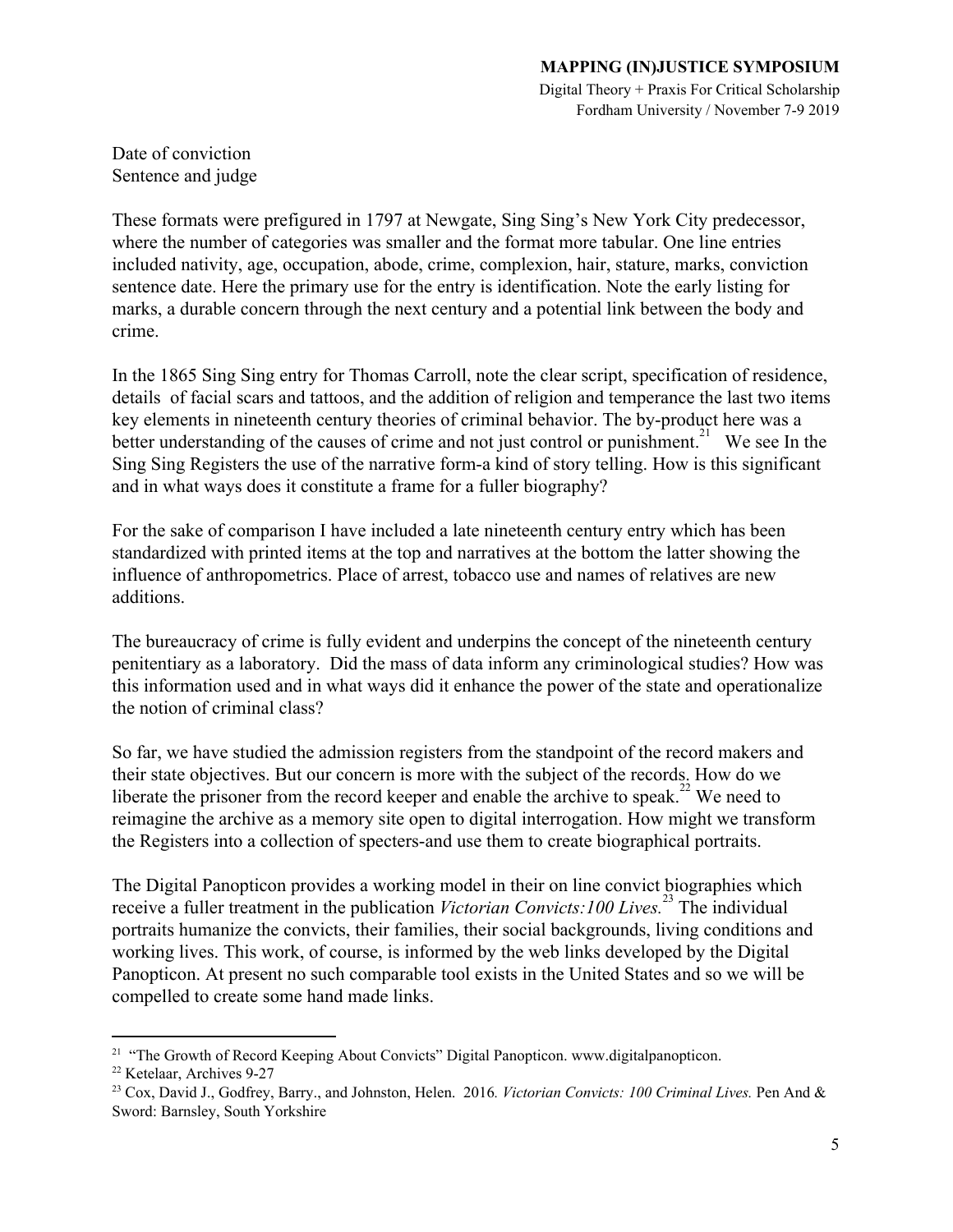Digital Theory + Praxis For Critical Scholarship Fordham University / November 7-9 2019

James Donnelley was selected as our case study given the availability of allied digital materials including immigration records, trial transcripts, newspaper stories as well as the the admission register. I have typed the entry and highlighted the links which might enable us to see Donnelly's life in a social context.

The Register Entry

*Sentence* 10 years for May 1894 Manslaughter Arresting officer *O'Neil 20th Precinct* Born in *Ireland* 32 years old and a *bartender* Medium complexion, grey eyes and brown and grey hair *5-9 ¾, 171 pounds*, *read and write Moderate habits,* used tobacco Residence 401 *west 28the street Good shaped large head*, 7 1/8 hat, size 11 shoes Hair covers the neck; four small scars on back of hand Small ears well back High round forehead Hair grows low over temple High and round forehead arched nose left, eyebrows small and sharp Long and full ? Lips Dimple chin very large full face Regulars face, full features, good teeth **Scars** on ? Left forearm Imperfect nail right index finger <sup>24</sup>

The digital trial manuscript, "The People against James Donnelley" and news stories in the New York Times "A Sunday Saloon Tragedy" and the New York Herald, "He Says He Shot in Self-Defense" add to our understanding of the human details of the crime.

The Biographical Fragment

James Donnelley was an Irish Immigrant arriving in New York from Tyron Ireland in July of 1878. He was taken up by his New York brothers and cousins who supplied him with housing, mostly in Hell's Kitchen and employment, principally in one of the family "stores." Donnelley, single and upstanding Catholic, known to the clergy, was of good physical stature which helped

Note the character of the date and the narrative illustrate the influence of Anthropometrics in late nineteenth century criminology.

<sup>&</sup>lt;sup>24</sup> New York Sing Sing Prison Admission Registers Dec 1892 -1894 James Donnelley, Ancestory.com/search/collectionsa/nysingsingadmission.

<sup>&</sup>lt;sup>25</sup> Criminal Trial Transcript Digitized 2006-2015 in Criminal Trial Transcripts of New York County Collection 1883-1927. Llyod Sealy Library, John Jay College of Criminal justice.

Lib.jjay.cuny.edu/content/criminal-trial-trasnscripts-digitized-2006-2015.1-487.

Nn